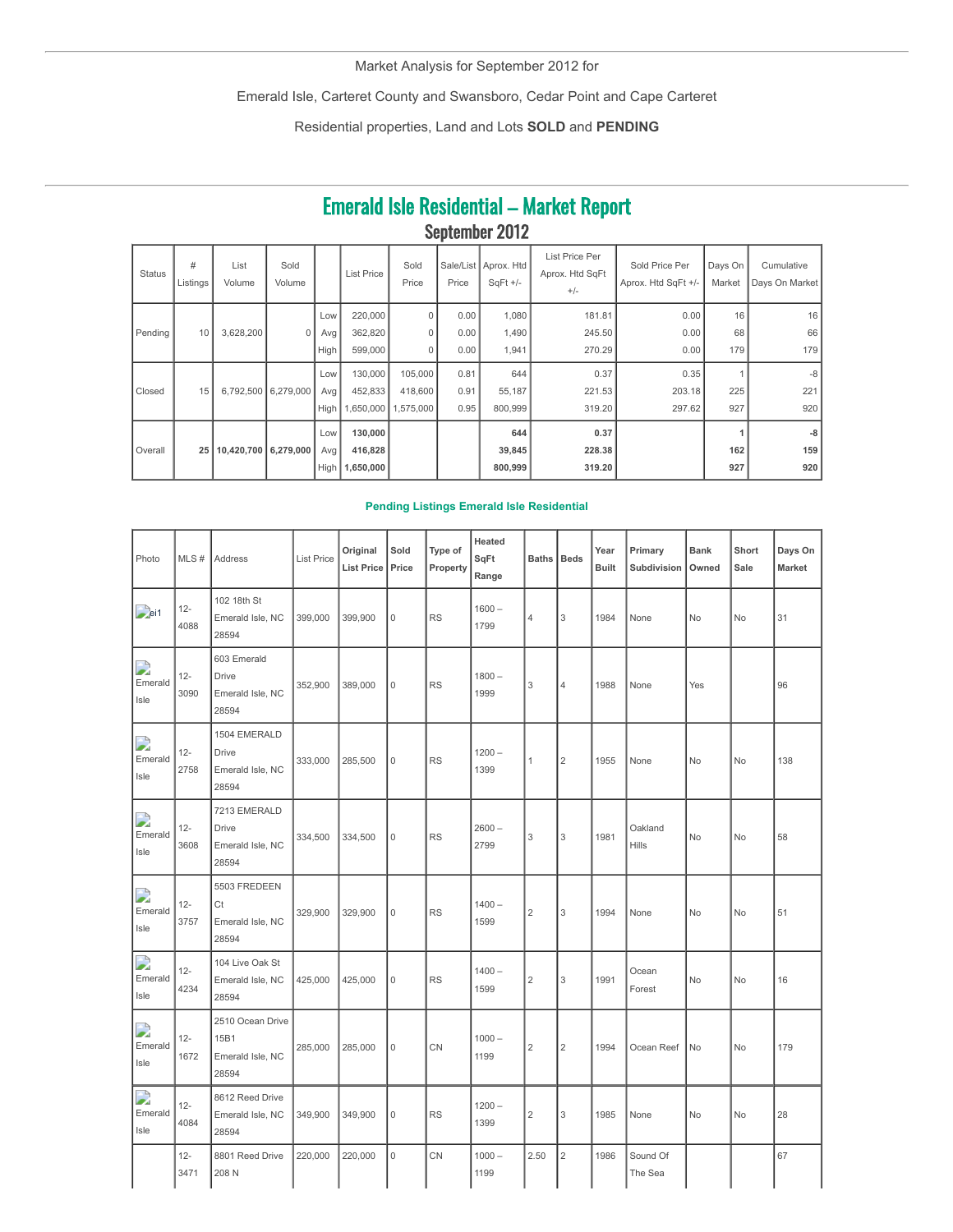| $\mathbf{L}$<br>Emerald<br>Lisle |                | Emerald Isle, NC<br>28594                            |         |         |              |           |                   |   |   |      |                  |      |      |    |
|----------------------------------|----------------|------------------------------------------------------|---------|---------|--------------|-----------|-------------------|---|---|------|------------------|------|------|----|
| D<br>Emerald<br>l Isle           | $12 -$<br>4184 | 9712 Spinnaker<br>Place<br>Emerald Isle, NC<br>28594 | 599,000 | 599,000 | $\mathbf{0}$ | <b>RS</b> | $12800 -$<br>2999 | 3 | 4 | 2002 | Dolphin<br>Ridge | l No | l No | 21 |

### **Closed Listings Emerald Isle Residential**

| Photo                           | MLS#           | Address                                                     | <b>List Price</b> | Original<br><b>List Price</b> | Sold<br>Price | Type of<br>Property | Heated<br>SqFt<br>Range | <b>Baths</b>   | <b>Beds</b>    | Year<br><b>Built</b> | Primary<br>Subdivision       | <b>Bank</b><br>Owned | Short<br>Sale | Days On<br><b>Market</b> |
|---------------------------------|----------------|-------------------------------------------------------------|-------------------|-------------------------------|---------------|---------------------|-------------------------|----------------|----------------|----------------------|------------------------------|----------------------|---------------|--------------------------|
| $\mathbf{L}$<br>Emerald<br>Isle | $11 -$<br>1074 | 10300 Coast<br>Guard Rd D 210<br>Emerald Isle, NC<br>28594  | 299.900           | 337,000                       | 272,500       | <b>CN</b>           | $1200 -$<br>1399        | 3              | 3              | 1984                 | Point<br><b>Emerald Vill</b> | No                   | No            | 549                      |
| D<br>Emerald<br>Isle            | $12 -$<br>3507 | 308 Courtney Ct<br>Emerald Isle, NC<br>28594                | 130,000           | 130,000                       | 105,000       | <b>RS</b>           | $800 - 999$             | $\overline{2}$ | $\overline{2}$ | 2004                 | Watersedge                   | No                   | No            | 55                       |
| $\mathbf{L}$<br>Emerald<br>Isle | $12 -$<br>2988 | 2306 Emerald<br>Drive #6<br>Emerald Isle, NC<br>28594       | 145,000           | 145,000                       | 130,000       | <b>CN</b>           | $600 - 799$             | 1.50           | 1              | 1955                 | Emerald<br>Cove<br>Condomi   | <b>No</b>            | No            | 90                       |
| $\mathbf{L}$<br>Emerald<br>Isle | $12 -$<br>2012 | 905 Emerald<br><b>Drive</b><br>Emerald Isle, NC<br>28594    | 399,900           | 469,000                       | 355,000       | <b>RS</b>           | $2800 -$<br>2999        | 5              | 4              | 1999                 | None                         | Yes                  | No            | 152                      |
| D<br>Emerald<br>Isle            | $10 -$<br>1213 | 4107 Ocean<br>Drive E&W<br>Emerald Isle, NC<br>28594        | 750,000           | 950,000                       | 655,000       | <b>RS</b>           | $2400 -$<br>2599        | 4              | $\overline{4}$ | 1978                 | None                         | No                   | No            | 927                      |
| D<br>Emerald<br>Isle            | $12 -$<br>3214 | 9263 Ocean<br><b>Drive</b><br>Emerald Isle, NC<br>28594     |                   | 1,650,000 1,650,000           | 1,575,000 RS  |                     | $5000+$                 | 10.50          | $\overline{7}$ | 2005                 | Deerhorn<br>Dunes            | <b>No</b>            | Yes           | 79                       |
| D<br>Emerald<br>Isle            | $12 -$<br>3110 | 103 Ocean Oaks<br><b>Drive</b><br>Emerald Isle, NC<br>28594 | 369,900           | 369,900                       | 345,000       | <b>RS</b>           | $1400 -$<br>1599        | $\overline{2}$ | 3              | 1987                 | Ocean Oaks                   | Yes                  | No            | 70                       |
| D<br>Emerald<br>Isle            | $12 -$<br>1150 | 406 OCEAN<br>Drive<br>Emerald Isle, NC<br>28594             | 429,000           | 429,000                       | 400,000       | <b>RS</b>           | $1200 -$<br>1399        | $\overline{2}$ | $\overline{4}$ | 1994                 | None                         | No                   | No            | 191                      |
| D<br>Emerald<br>  Isle          | $12 -$<br>551  | 303 Osprey<br>Ridge Ct<br>Emerald Isle, NC<br>28594         | 297,000           | 385,000                       | 282,500       | <b>RS</b>           | $1000 -$<br>1199        | $\overline{2}$ | 3              | 2002                 | Osprey<br>Ridge              | No                   | No            | 232                      |
| D<br>Emerald<br>Isle            | $12 -$<br>152  | 213 POMPANO<br>Drive<br>Emerald Isle, NC<br>28594           | 499,900           | 499,900                       | 465,000       | <b>RS</b>           | $2200 -$<br>2399        | $\overline{c}$ | 3              | 1990                 | Lands End                    | No                   | No            | 256                      |
| D<br>Emerald<br>Isle            | $12 -$<br>3478 | 8624 REED Drive<br>Emerald Isle, NC<br>28594                | 395,000           | 395,000                       | 370,000       | <b>RS</b>           | $1400 -$<br>1599        | 2              | 3              | 1974                 | None                         | No                   | No            | 61                       |
| D<br>Emerald<br>Isle            | $12 -$<br>1863 | 8801 REED Drive<br>6<br>Emerald Isle, NC<br>28594           | 344,000           | 354,000                       | 320,000       | TH                  | $1400 -$<br>1599        | $\overline{c}$ | $\overline{4}$ | 1982                 | Sound Of<br>The Sea          | No                   | No            | 158                      |
|                                 | $12 -$<br>4223 | 9007 REED Drive<br>2206                                     | 184,900           | 184,900                       | 169,000       | RS                  | $1000 -$<br>1199        | $\overline{c}$ | $\overline{2}$ | 1984                 | Queens<br>Court              | Yes                  | No            | $\mathbf{1}$             |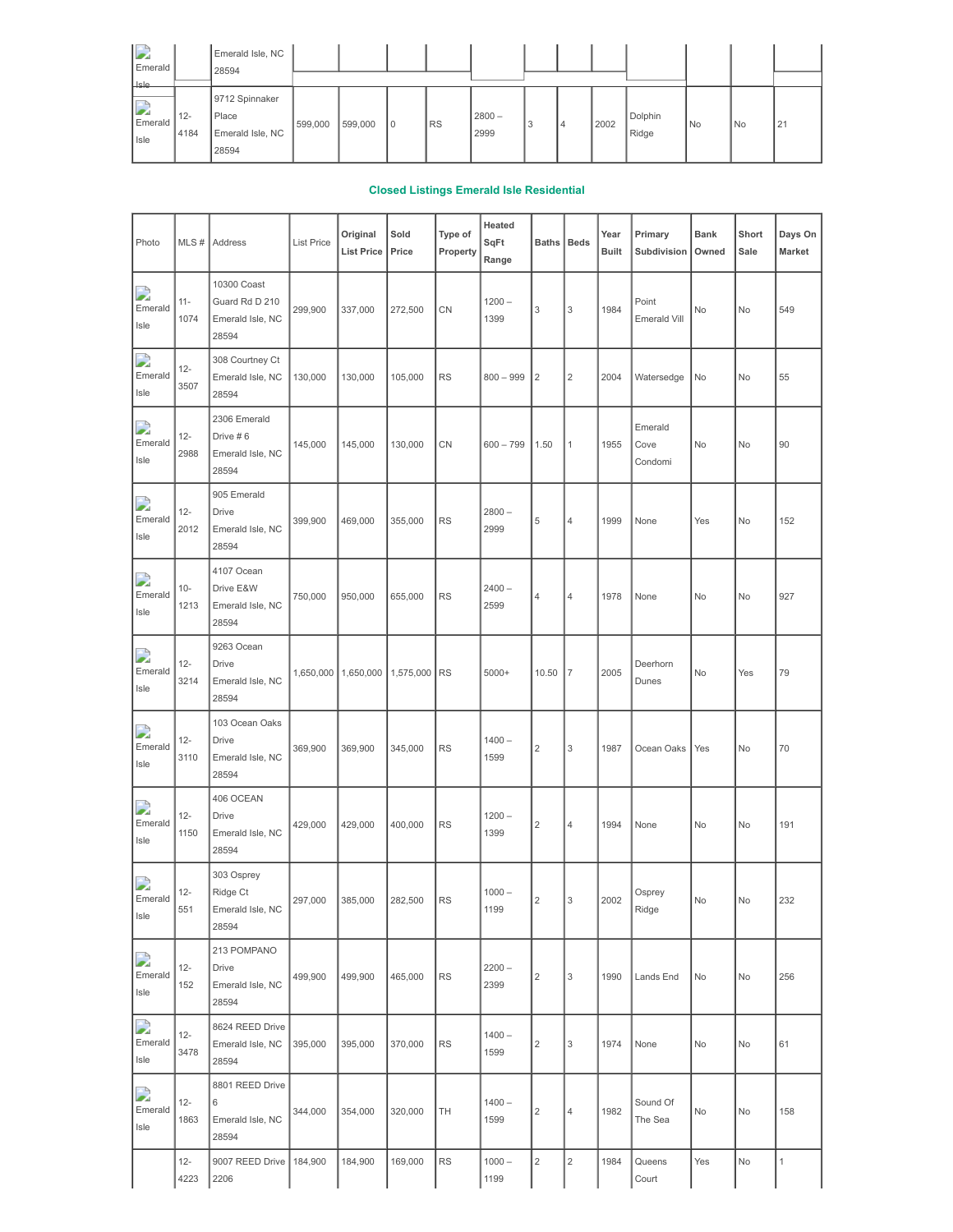| D<br>Emerald<br>طعل  |                | Emerald Isle, NC<br>28594                          |         |         |         |           |                  |                |                |      |      |           |                |     |
|----------------------|----------------|----------------------------------------------------|---------|---------|---------|-----------|------------------|----------------|----------------|------|------|-----------|----------------|-----|
| D<br>Emerald<br>Isle | $11 -$<br>3969 | 111 Sandbur<br>Drive<br>Emerald Isle, NC<br>28594  | 399,000 | 549,900 | 380,000 | <b>RS</b> | $1200 -$<br>1399 | 3              | 3              | 1983 | None | <b>No</b> | l No           | 393 |
| D<br>Emerald<br>Isle | $12 -$<br>1594 | 106 W.<br>Summerplace<br>Emerald Isle, NC<br>28594 | 499,000 | 499,000 | 455,000 | <b>RS</b> | $2200 -$<br>2399 | $\overline{4}$ | $\overline{4}$ | 1991 | None | <b>No</b> | N <sub>o</sub> | 169 |

### Emerald Isle Land & Lots – Market Report September 2012

| Status  | #               | List    | Sold            | List           | Sold     | Sale/List | Aprox. Htd | List Price Per Aprox. | Sold Price Per Aprox. | Days On | <b>Cumulative Days</b> |
|---------|-----------------|---------|-----------------|----------------|----------|-----------|------------|-----------------------|-----------------------|---------|------------------------|
|         | <b>Listings</b> | Volume  | Volume          | Price          | Price    | Price     | $SqFt +/-$ | Htd SqFt +/-          | Htd SqFt +/-          | Market  | On Market              |
|         |                 |         |                 | Low 399,000    | 0        | 0.00      | 0          | 0.00                  | 0.00                  | 260     | 260                    |
| Closed  |                 | 399,000 | 01              | Avg 399,000    | $\Omega$ | 0.00      | 0          | 0.00                  | 0.00                  | 260     | 260                    |
|         |                 |         |                 | High 399,000   |          | 0.00      |            | 0.00                  | 0.00                  | 260     | 260                    |
|         |                 |         |                 | Low 399,000    |          |           | O          | 0.00                  |                       | 260     | 260                    |
| Overall |                 |         | 399,000 309,000 | Avg   399,000  |          |           | 0          | 0.00                  |                       | 260     | 260                    |
|         |                 |         |                 | High   399,000 |          |           | 0          | 0.00                  |                       | 260     | 260                    |

### **Pending Listings Emerald Isle Land & Lots**

| <b>Photo</b>         | MLS#   | Address                                          | List Price | Original<br>List<br>Price | Sold<br>Price | Primary<br>Subdivision | Total Acres | <b>Waterfront</b><br>(Y/N) | Flood Zone Bank<br>Type | Owned | l Short<br>Sale | Days On<br><b>Market</b> |
|----------------------|--------|--------------------------------------------------|------------|---------------------------|---------------|------------------------|-------------|----------------------------|-------------------------|-------|-----------------|--------------------------|
| $E$ merald<br>I Isle | 12-250 | 9918 Bluff<br>Ct<br>Emerald<br>Isle, NC<br>28594 | 399,000    | 449,900                   | 0             | Spinnakers<br>Landing  | 0.82        | Yes                        | X and AE                | l No  | l No            | 260                      |

# Swansboro, Cedar Point & Cape Carteret Homes – Market Report

September 2012

|         | #                     | List      | Sold      |     | List                 | Sold           | Sale/List | Aprox. Htd     | List Price Per      | Sold Price Per      | Days On | Cumulative Days |
|---------|-----------------------|-----------|-----------|-----|----------------------|----------------|-----------|----------------|---------------------|---------------------|---------|-----------------|
| Status  | Listings <sup>1</sup> | Volume    | Volume    |     | Price                | Price          | Price     | $S$ a $Ft +/-$ | Aprox. Htd SqFt +/- | Aprox. Htd SqFt +/- | Market  | On Market       |
|         |                       |           |           |     | $Low$ 105,000        | $\overline{0}$ | 0.00      | 1,080          | 98.94               | 0.00                | 31      | 28              |
| Pending | 14                    | 3,049,350 | 0         |     | Avg 217,811          | $\overline{0}$ | 0.00      | 1,962          | 127.15              | 0.00                | 171     | 162             |
|         |                       |           |           |     | High 475,000         | $\circ$        | 0.00      | 2,820          | 189.55              | 0.00                | 300     | 300             |
|         |                       |           |           | Low | 49,500               | 51,000         | 0.80      | 1,050          | 38.08               | 39.23               | 40      | $-4$            |
| Closed  | 22                    | 5,250,607 | 5.023.741 |     | Avg 238,664          | 228,352        | 0.95      | 2.137          | 112.00              | 106.08              | 185     | 181             |
|         |                       |           |           |     | High 499,900 490,000 |                | 1.03      | 3,255          | 187.37              | 181.08              | 475     | 475             |
|         |                       |           |           | Low | 49,500               |                |           | 1,050          | 38.08               |                     | 31      | $-4$            |
| Overall | 36                    | 8,299,957 | 5,023,741 |     | Avg   230,554        |                |           | 2,095          | 115.66              |                     | 180     | 173             |
|         |                       |           |           |     | High 499,900         |                |           | 3,255          | 189.55              |                     | 475     | 475             |

#### **Pending Homes for Sale Swansboro, Cedar Point, Cape Carteret**

| Photo | MLS#           | Address                            | List Price List | Original<br>Price | Sold<br><b>Price</b> | Type of<br><b>Property</b> | Heated<br>SaFt<br>Range | <b>Baths Beds</b> |   | Year<br><b>Built</b> | <b>Primary</b><br>Subdivision   Owned | <b>Bank</b>    | Short<br>Sale | Days On<br><b>Market</b> |
|-------|----------------|------------------------------------|-----------------|-------------------|----------------------|----------------------------|-------------------------|-------------------|---|----------------------|---------------------------------------|----------------|---------------|--------------------------|
|       | $12 -$<br>1494 | <b>102 CLUB</b><br><b>HOUSE Rd</b> | 174,000         | 189,000           | $\mathsf{I}$ 0       | <b>RS</b>                  | $1400 -$<br>1599        |                   | っ | 1972                 | Star Hill                             | N <sub>o</sub> | l No          | 204                      |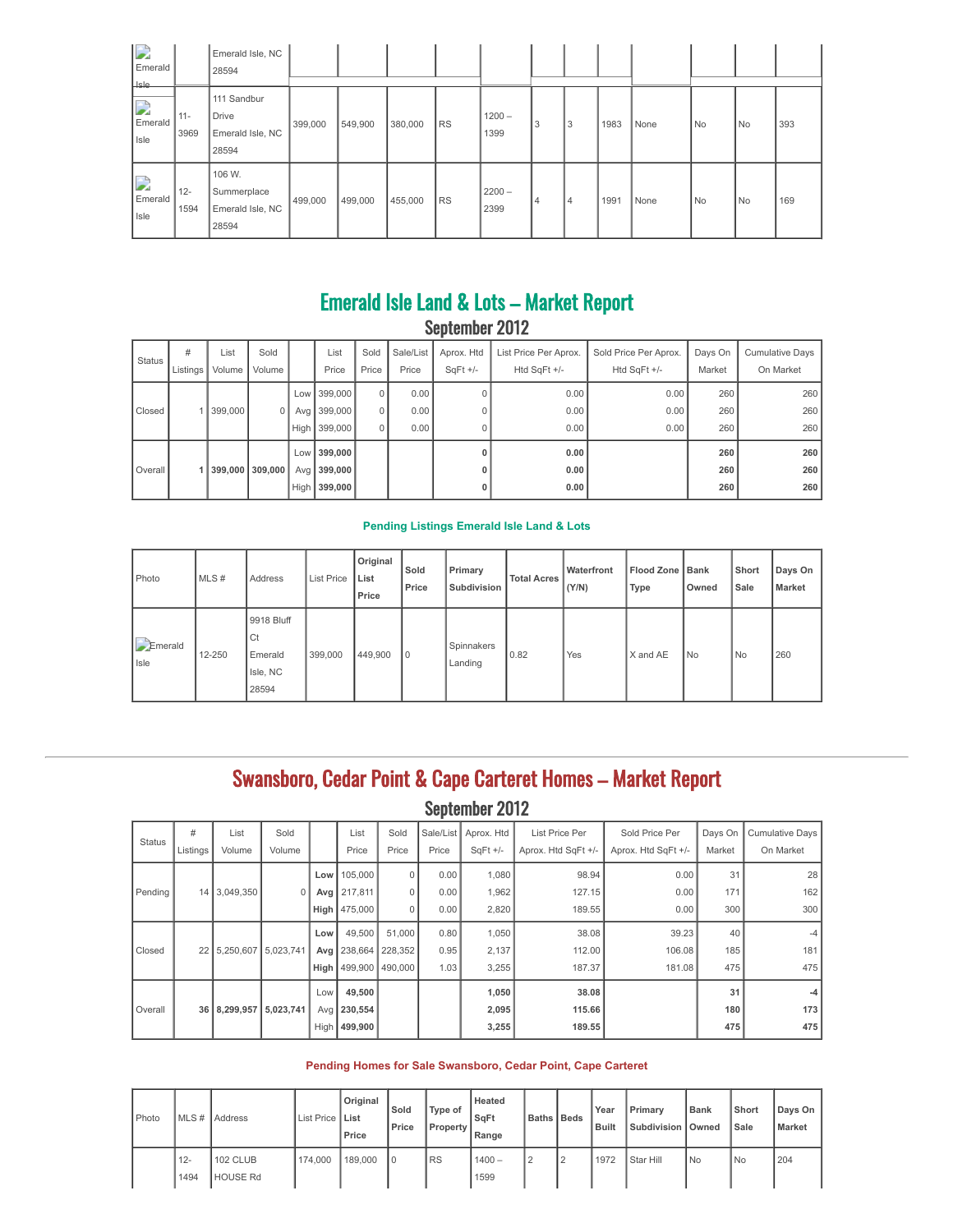| D<br>Emerald<br>علعا                        |                | Cape Carteret, NC<br>28584                                 |         |         |                     |           |                  |                |                |      |                             |               |    |     |
|---------------------------------------------|----------------|------------------------------------------------------------|---------|---------|---------------------|-----------|------------------|----------------|----------------|------|-----------------------------|---------------|----|-----|
| D<br>Emerald<br>Isle                        | $12 -$<br>1460 | 306 Ocean Spray<br>Dr.<br>Cape Carteret, NC<br>28584       | 105.000 | 110,000 | $\mathsf{O}\xspace$ | <b>RS</b> | $1200 -$<br>1399 | $\overline{c}$ | 3              | 1993 | Ocean<br>Spray              | No            | No | 194 |
| D<br>Emerald<br>Isle                        | $12 -$<br>3025 | 514 QUAILWOOD<br>Ct<br>Cape Carteret, NC<br>28584          | 245,000 | 259,900 | 0                   | <b>RS</b> | $2400 -$<br>2599 | 2.50           | $\overline{4}$ | 2012 | Star Hill<br>North          |               |    | 99  |
| $\overline{\phantom{a}}$<br>Emerald<br>Isle | $11 -$<br>4916 | 213 Taylor Notion<br>Rd<br>Cape Carteret, NC<br>28584      | 349,900 | 249,900 | 0                   | <b>RS</b> | $2200 -$<br>2399 | 3              | 3              | 2005 | Star Hill                   | No            | No | 300 |
| D<br>Emerald<br>Isle                        | 12-859         | 135 Tifton Circle<br>Cape Carteret, NC 279,000<br>28584    |         | 293,000 | 0                   | <b>RS</b> | $2800 -$<br>2999 | 2.50           | 4              | 2007 | Star Hill<br>North          | No            | No | 223 |
| $\mathbf{L}$<br>Emerald<br>Isle             | $12 -$<br>1323 | 105 Creek End Ct<br>Swansboro, NC<br>28584                 | 249,650 | 255,501 | 0                   | <b>RS</b> | $2400 -$<br>2599 | 3              | $\overline{4}$ | 2012 | <b>Halls Creek</b><br>North | No            |    | 198 |
| $\mathbf{z}$<br>Emerald<br>Isle             | 12-530         | 812 Fort Sumter<br>Way<br>Swansboro, NC<br>28584           | 199,900 | 199,900 | 0                   | <b>RS</b> | $1800 -$<br>1999 | 2.50           | $\overline{4}$ | 2011 | Charleston<br>Park          | No            | No | 244 |
| $\mathbf{L}$<br>Emerald<br>Isle             | $12 -$<br>2879 | 218 Harbour View<br>Drive<br>Swansboro, NC<br>28584        | 475,000 | 499,900 | 0                   | CN        | $2400 -$<br>2599 | 3.50           | $\overline{4}$ | 2006 | Swann<br>Harbour            | No            | No | 110 |
| $\mathbf{z}$<br>Emerald<br>Isle             | $12 -$<br>3508 | 513 Main St E<br>xtension<br>Swansboro, NC<br>28584        | 179,900 | 179,900 | 0                   | <b>RS</b> | $2600 -$<br>2799 | $\overline{4}$ | $\overline{4}$ | 1964 | None                        | Yes           |    | 64  |
| D<br>Emerald<br>Isle                        | $12 -$<br>1227 | 410 Moss Springs<br><b>Drive</b><br>Swansboro, NC<br>28584 | 190,000 | 199,950 | 0                   | <b>RS</b> | $1800 -$<br>1999 | $\overline{c}$ | $\overline{4}$ | 2012 | Coldwater<br>Creek          | No            |    | 295 |
| $\mathbf{L}$<br>Emerald<br>Isle             | $12 -$<br>3481 | 124 POND<br>Swansboro, NC<br>28539                         | 138,000 | 138,000 | 0                   | <b>RS</b> | $1400 -$<br>1599 | $\overline{c}$ | 3              | 1999 | None                        | No            |    | 77  |
| $\mathbf{L}$<br>Emerald<br>Isle             | $12 -$<br>2646 | 213 RAVEN<br>RIDGE Ct<br>Swansboro, NC<br>28584            | 210,000 | 220,000 | 0                   | <b>RS</b> | $2200 -$<br>2399 | $\overline{c}$ | 3              | 2006 | Raven<br>Ridge              | $\mathsf{No}$ | No | 124 |
| $\mathbf{D}$<br>Emerald<br>Isle             | $12 -$<br>4089 | 202 Sea Horse<br>Drive<br>Swansboro, NC<br>28584           | 119,000 | 119,000 | 0                   | <b>RS</b> | $1000 -$<br>1199 | $\overline{c}$ | 3              | 2002 | Ocean<br>Spray              | No            | No | 31  |
| $\mathbf{D}$<br>Emerald<br>Isle             | 12-704         | 605 Ward Rd<br>Swansboro, NC<br>28584                      | 135,000 | 159,000 | 0                   | <b>RS</b> | $1000 -$<br>1199 | 1.50           | 3              | 1964 | None                        | No            | No | 235 |

#### **Sold and Closed Homes for Sale Swansboro, Cedar Point, Cape Carteret**

| Photo                                  |        | MLS # Address     | List Price List | Original<br>l Price | Sold<br>Price | Type of<br><b>Property I</b> | Heated<br>SqFt<br>Range | <b>Baths Beds</b> |   | Year<br><b>Built</b> | <b>Primary</b><br>Subdivision   Owned | l Bank          | Short<br>Sale | Days On  <br><b>Market</b> |
|----------------------------------------|--------|-------------------|-----------------|---------------------|---------------|------------------------------|-------------------------|-------------------|---|----------------------|---------------------------------------|-----------------|---------------|----------------------------|
| D                                      | $12 -$ | 113 bay landing   | 119,900         | 134.000             | 96.000        | l RS                         | $1200 -$                |                   | 3 | 1999                 | Hidden Bay                            | 1 <sub>No</sub> | l No          | 224                        |
| $\mathsf{E}$ merald $\mathsf{I}_{679}$ |        | Rd                |                 |                     |               |                              | 1399                    |                   |   |                      |                                       |                 |               |                            |
| l Isle                                 |        | Cape Carteret, NC |                 |                     |               |                              |                         |                   |   |                      |                                       |                 |               |                            |
|                                        |        | 28584             |                 |                     |               |                              |                         |                   |   |                      |                                       |                 |               |                            |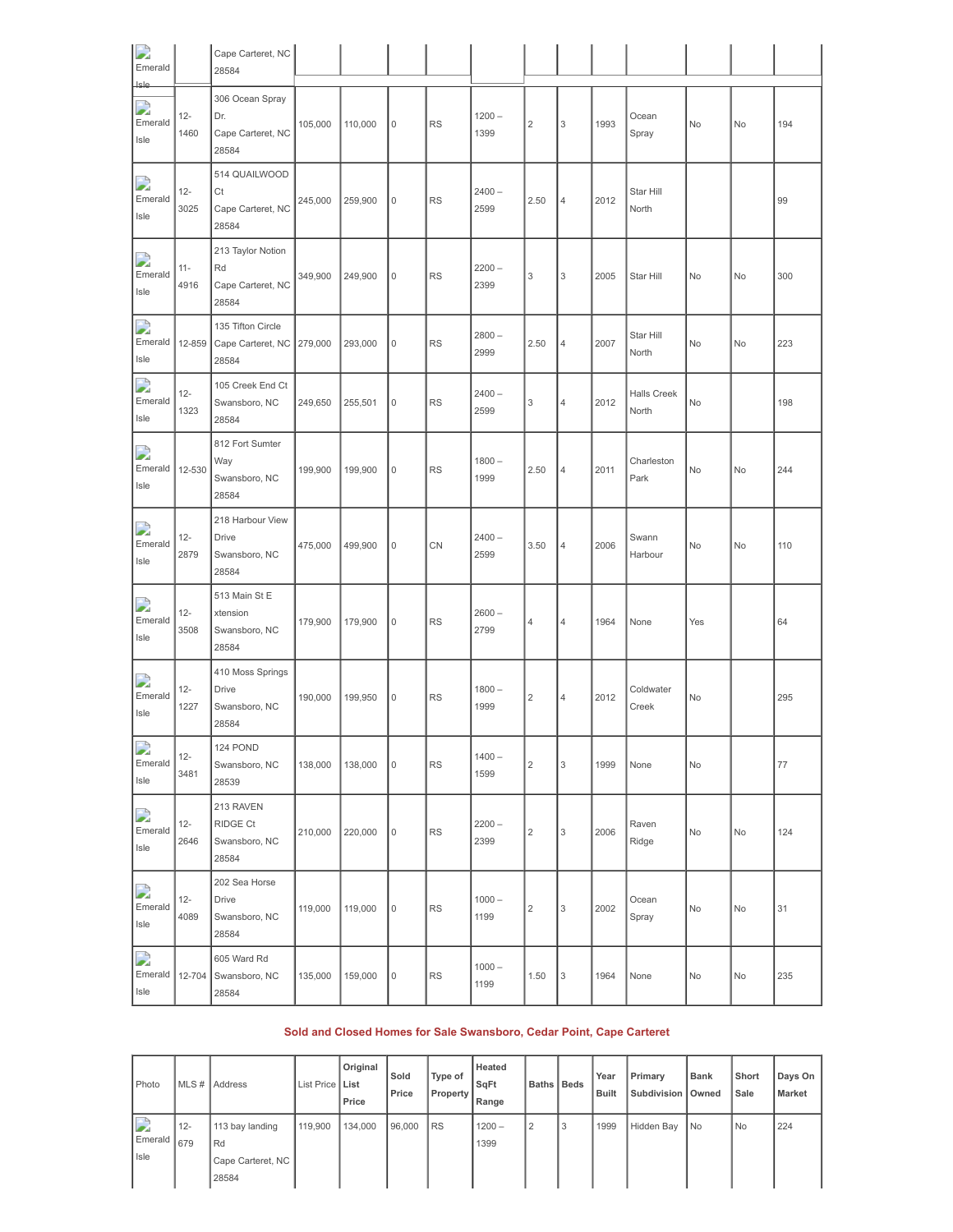| $\mathbf{L}$<br>Emerald<br>Isle             | $12 -$<br>2845 | 147 BOBWHITE<br>Circle<br>Cape Carteret, NC<br>28584        | 249,900 | 249,900 | 237,900 RS |           | $2000 -$<br>2199 | 2.50                    | 3              | 2012 | Quailwood<br>Village   |    |    | 92  |
|---------------------------------------------|----------------|-------------------------------------------------------------|---------|---------|------------|-----------|------------------|-------------------------|----------------|------|------------------------|----|----|-----|
| $\overline{\phantom{a}}$<br>Emerald<br>Isle | $12 -$<br>1313 | 125<br>CEDARWOOD<br>Drive<br>Cape Carteret, NC<br>28584     | 49,500  | 92,200  | 51,000     | <b>RS</b> | $1200 -$<br>1399 | $\overline{2}$          | 4              | 2000 | None                   | No | No | 186 |
| D<br>Emerald<br>Isle                        | $12 -$<br>1876 | 203 SEA HORSE<br>Drive<br>Cape Carteret, NC<br>28584        | 145,000 | 169,000 | 133,000 RS |           | $1200 -$<br>1399 | $\overline{2}$          | 3              | 1992 | Ocean<br>Spray         | No | No | 145 |
| $\mathbf{D}$<br>Emerald<br>Isle             | $12 -$<br>1907 | 114 Buds Ln<br>Cedar Point, NC<br>28584                     | 178,000 | 188,500 | 167,000 RS |           | $1200 -$<br>1399 | $\overline{\mathbf{c}}$ | 3              | 1998 | <b>Buds</b><br>Retreat | No | No | 154 |
| D<br>Emerald<br>Isle                        | $12 -$<br>2285 | 187 CEDAR<br>POINT Blvd<br>Cedar Point, NC<br>28584         | 189,000 | 189,000 | 170,000 RS |           | $1000 -$<br>1199 | 2                       | 3              | 2002 | None                   | No | No | 127 |
| $\overline{\phantom{a}}$<br>Emerald<br>Isle | $12 -$<br>2490 | 109 Hope Town Ct<br>Lot 121<br>Cedar Point, NC<br>28584     | 301,570 | 301,570 | 308,348 RS |           | $3000 -$<br>3199 | 3                       | 4              | 2012 | Marsh<br>Harbour       | No | No | 115 |
| $\mathbf{D}$<br>Emerald<br>Isle             | $11 -$<br>2557 | 302 Sherwood Ave<br>Cedar Point, NC<br>28584                | 412,000 | 429,000 | 380,000 RS |           | $3000 -$<br>3199 | 3                       | 4              | 2009 | Marsh<br>Harbour       | No | No | 475 |
| D<br>Emerald<br>Isle                        | $12 -$<br>2140 | 104 Sweet Grass<br>Trail Lot 90<br>Cedar Point, NC<br>28584 | 331,126 | 326,000 | 330,400 RS |           | $3200 -$<br>3399 | 3                       | 4              | 2012 | Marsh<br>Harbour       | No | No | 133 |
| D<br>Emerald<br>Isle                        | $12 -$<br>2304 | 305 Treasure Cay<br>Ct Lot 17<br>Cedar Point, NC<br>28584   | 308,531 | 308,531 | 306,213 RS |           | $3000 -$<br>3199 | 2.50                    | 4              | 2012 | Marsh<br>Harbour       | No | No | 137 |
| D<br>Emerald<br>Isle                        | $12 -$<br>3170 | 303 Treasure Cay<br>Lot 16<br>Cedar Point, NC<br>28584      | 298,000 | 292,000 | 298,000 RS |           | $3000 -$<br>3199 | $\overline{\mathbf{c}}$ | 4              | 2012 | Marsh<br>Harbour       | No | No | 81  |
| D<br>Emerald<br>Isle                        | $11 -$<br>4397 | 85 CENTURY Ct<br>Swansboro, NC<br>28584                     | 119,500 | 125,000 | 97,000     | TH        | $1200 -$<br>1399 | $\overline{\mathbf{c}}$ | $\overline{c}$ | 1999 | Pirates<br>Cove        | No | No | 342 |
| $\mathbf{L}$<br>Emerald<br>Isle             | $12 -$<br>1143 | 20 Creekside<br>Woods Drive<br>Swansboro, NC<br>28584       | 179,000 | 199,900 | 168,000 RS |           | $1600 -$<br>1799 | $\overline{\mathbf{c}}$ | 3              | 1984 | Creekside<br>Woods     | No | No | 188 |
| $\mathbf{L}$<br>Emerald<br>Isle             | $12 -$<br>2365 | 104 Echo Ridge<br>Rd<br>Swansboro, NC<br>28584              | 209,000 | 209,000 | 209,000 RS |           | $1800 -$<br>1999 | 2                       | 3              | 2012 | Coldwater<br>Creek     | No | No | 132 |
| D<br>Emerald<br>Isle                        | $12 -$<br>965  | 806 Fort Sumter<br>Way<br>Swansboro, NC<br>28584            | 189,900 | 189,900 | 189,900 RS |           | $1600 -$<br>1799 | 2.50                    | 4              | 2012 | Charleston<br>Park     | No | No | 210 |
| D<br>Emerald<br>Isle                        | $12 -$<br>2491 | 156 Goodwill Ln<br>Swansboro, NC<br>28584                   | 350,000 | 350,000 | 330,000 RS |           | $1800 -$<br>1999 | 2                       | 3              | 1930 | None                   | No | No | 121 |
| $\overline{\phantom{a}}$<br>Emerald<br>Isle | $12 -$<br>2078 | 203 Hidden Bay<br>Drive                                     | 94,000  | 94,000  | 85,000     | <b>RS</b> | $1000 -$<br>1199 | $\overline{c}$          | 3              | 1983 | None                   | No | No | 136 |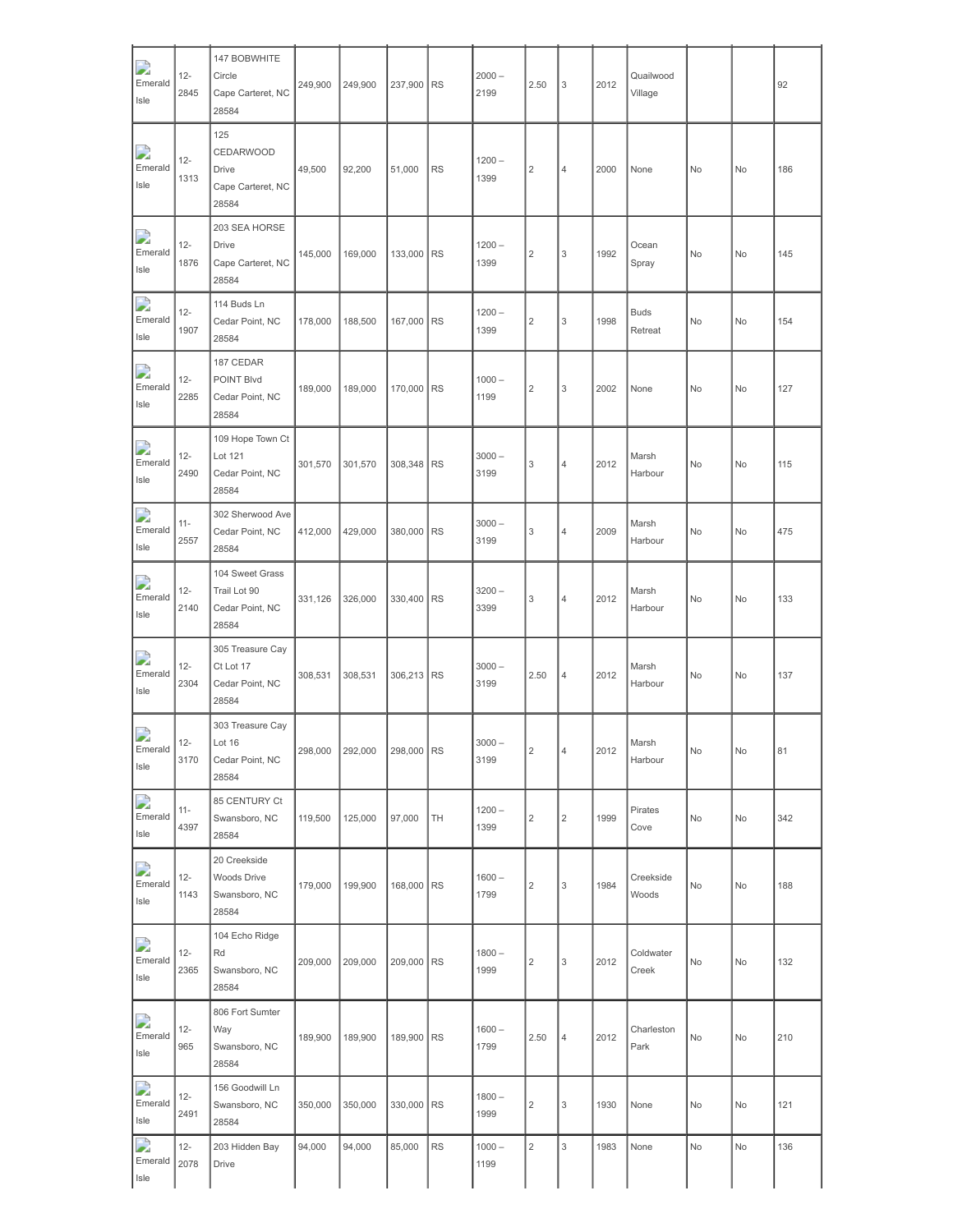|                      |                | Swansboro, NC<br>28584                                      |         |         |            |                  |                |                |      |                             |                |                |     |
|----------------------|----------------|-------------------------------------------------------------|---------|---------|------------|------------------|----------------|----------------|------|-----------------------------|----------------|----------------|-----|
| D<br>Emerald<br>Isle | $12 -$<br>4168 | 504 ISLAND Place<br>Swansboro, NC<br>28584                  | 198,000 | 198,000 | 198,000 RS | $2200 -$<br>2399 | $\overline{2}$ | 3              | 2003 | Foster<br>Creek             | Yes            |                | 40  |
| D<br>Emerald<br>Isle | $12 -$<br>1897 | 304 Leaward<br>Trace<br>Swansboro, NC<br>28584              | 298,980 | 298,980 | 298,980 RS | $3000 -$<br>3199 | 3.50           | $\overline{4}$ | 2012 | Queens<br>Harbor            |                |                | 174 |
| D<br>Emerald<br>Isle | $11 -$<br>4430 | 910 Morganser<br><b>Drive</b><br>Swansboro, NC<br>28584     | 299,900 | 274,900 | 265,000 RS | $3200 -$<br>3399 | 3.50           | 5              | 2011 | <b>Halls Creek</b><br>North | N <sub>o</sub> | N <sub>o</sub> | 318 |
| D<br>Emerald<br>Isle | $12 -$<br>2398 | 117 RIVER<br><b>REACH Drive W</b><br>Swansboro, NC<br>28584 | 229,900 | 239,900 | 215,000 RS | $1800 -$<br>1999 | $\overline{2}$ | $\overline{4}$ | 2004 | River Reach<br>West         |                |                | 133 |
| D<br>Emerald<br>Isle | $11 -$<br>3174 | 219 S Walnut St<br>Swansboro, NC<br>28584                   | 499,900 | 550,000 | 490,000 RS | $2600 -$<br>2799 | 3.50           | $\overline{4}$ | 2008 | Swansboro                   | N <sub>o</sub> | N <sub>o</sub> | 420 |

## Swansboro, Cedar Point & Cape Carteret Land and Lots Market Report

### September 2012

| Status  | #<br>Listings | List<br>Volume | Sold<br>Volume | ∟ist<br>Price                               | Sold<br>Price                                                | Sale/List<br>Price   | Aprox. Htd<br>$SqFt$ +/- | List Price Per Aprox.<br>Htd SqFt +/- | Sold Price Per Aprox.<br>Htd SqFt +/- | Days On<br>Market | <b>Cumulative Days</b><br>On Market |
|---------|---------------|----------------|----------------|---------------------------------------------|--------------------------------------------------------------|----------------------|--------------------------|---------------------------------------|---------------------------------------|-------------------|-------------------------------------|
| Closed  |               | 65,000         | 50,000         |                                             | Low 65,000 50,000<br>Avg 65,000 50,000<br>High 65,000 50,000 | 0.77<br>0.77<br>0.77 |                          | 0.00<br>0.00<br>0.00                  | 0.00<br>0.00<br>0.00                  | 329<br>329<br>329 | 329<br>329<br>329                   |
| Overall |               | 65,000         | 50,000         | Low $65,000$<br>Avg 65,000<br>High   65,000 |                                                              |                      | 0                        | 0.00<br>0.00<br>0.00                  |                                       | 329<br>329<br>329 | 329<br>329<br>329                   |

### **Closed Listings Swansboro, Cedar Point, Cape Carteret**

| Photo                | MLS#    | Address                                              | <b>List Price</b> | Original<br>List<br>Price | Sold<br>Price | Primary<br>Subdivision | <b>Total Acres</b> | <b>Waterfront</b><br> (Y/N) | Flood<br>Zone Type | Bank<br>Owned | l Short<br>l Sale | Days On<br><b>Market</b> |
|----------------------|---------|------------------------------------------------------|-------------------|---------------------------|---------------|------------------------|--------------------|-----------------------------|--------------------|---------------|-------------------|--------------------------|
| $E$ merald<br>I Isle | 11-4199 | 301 Joan's<br>Ridge<br>Swansboro,<br><b>NC 28582</b> | 65,000            | 65,000                    | 50,000        | Forest Ridge   0.49    |                    | l No                        | X                  | Yes           |                   | 329                      |

# **Market** Report Crystal Coast MLS Residential

# September 2012

| Status  | #                     | List         | Sold        |                  | List                 | Sold        | Sale/List | Aprox. Htd  | List Price Per      | Sold Price Per      | Days On | <b>Cumulative Days</b> |
|---------|-----------------------|--------------|-------------|------------------|----------------------|-------------|-----------|-------------|---------------------|---------------------|---------|------------------------|
|         | Listings <sup>'</sup> | Volume       | Volume      |                  | Price                | Price       | Price     | $SqFt$ +/-  | Aprox. Htd SqFt +/- | Aprox. Htd SqFt +/- | Market  | On Market              |
|         |                       |              |             | Low              | 25,000               | 0           | 0.00      | 0           | 0.00                | 0.00                | 19      | 15                     |
| Pending | 16 <sup>1</sup>       | 1,837,800    | $\mathbf 0$ | Avg              | 114,862              | 0           | 0.00      |             | 0.00                | 0.00                | 286     | 285                    |
|         |                       |              |             |                  | High 399,000         | $\mathbf 0$ | 0.00      | $\Omega$    | 0.00                | 0.00                | 995     | 995                    |
|         |                       |              |             | Low              | 19,000               | 13,500      | 0.46      | $\mathbf 0$ | 0.00                | 0.00                |         | $-7$                   |
| Closed  |                       | 24 2,144,300 | 1,666,275   | Avg              | 89,346               | 69.428      | 0.83      |             | 0.00                | 0.00                | 238     | 253                    |
|         |                       |              |             |                  | High 500,000 400,000 |             | 1.07      | $\Omega$    | 0.00                | 0.00                | 1,089   | 1,563                  |
| Overall |                       | 40 3,982,100 | 1,666,275   | Low              | 19,000               |             |           | O           | 0.00                |                     |         | $-7$                   |
|         |                       |              |             | Avg <sup>1</sup> | 99,552               |             |           | 0           | 0.00                |                     | 257     | 265                    |